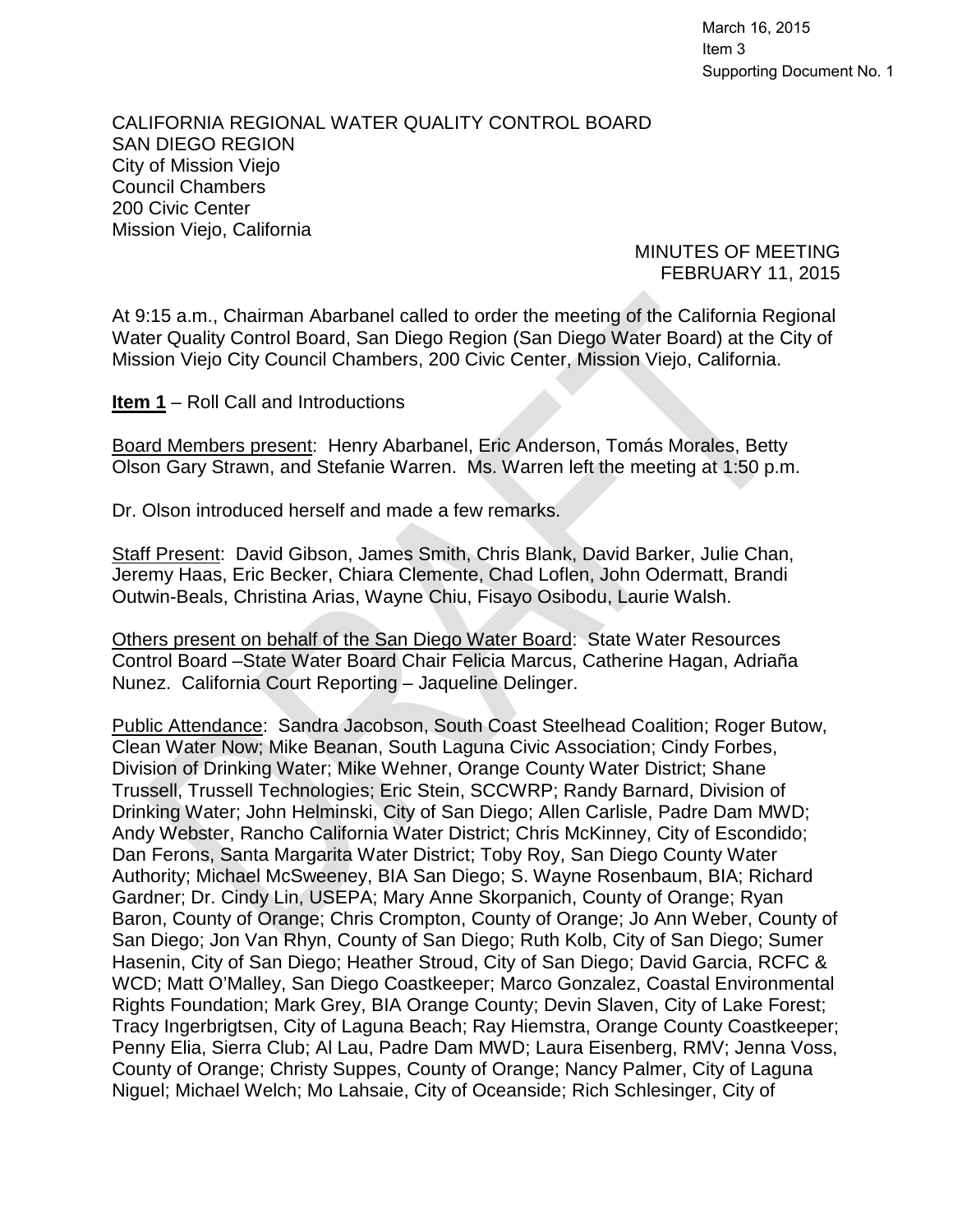March 16, 2015 Item 3 Supporting Document No. 1

Mission Viejo; Moy Yahye, City of Aliso Viejo/Laguna Woods; Rae Beimer, City of Rancho Santa Margarita; Deborah Carson, City of Mission Viejo; Rosemarie Chora, City of Oceanside; Megan Schneider, MNWD; Joone Lopez, MNWD; Joe Ames, City of Mission Viejo; J.C. Herrerra, City of Laguna Niguel; Shelley Lawrence, Balk Biological; Wendy Rogers, Balk Biological; Bryn Evans, Dudek; Lisa Zawaski, Dana Point; Maria Mariscal, San Diego County Water Authority; Tom Roy, San Diego County Water Authority; Matt Tucker, County of Orange; Peter Meier, City of Lake Forest; Kareem Zayed, County of Orange; Christina Stege, County of Orange; Mike Fennessy, County of Orange; Rebecca Andrews, BBK Law; James Fortuna, County of Orange; June Wheaton, U.S. Navy; Richard Boon, County of Orange; Robin LaMont, Orange County Parks; Betty Burnett, South Orange County Wastewater Authority; Daniel Apt, RBF; Paul Hartinger, Larry Walker Associates; Mary Vondrak, City of San Clemente; Mikhail Ogua, City of Del Mar; Todd Snyder, County of San Diego; Venkat Gummadi, Geosyntec; Akram Bassyouni, City of San Diego; Eric Mosulgo, City of San Diego; Jonard Talamayan, City of San Diego; Ben Syz, Brown & Winters; Humza Javed, City of Laguna Hills.

## **Item 2** – Public Forum

Sandra Jacobson, Coordinator of the South Coast Steelhead Coalition, provided an update of the steelhead monitoring program in the upper San Diego River.

Roger Butow, Executive Director of Clean Water Now, addressed the Board regarding several concerns.

Mike Beanan of the South Laguna Civic Association spoke about water quality issues affecting Laguna Beach and requested maps of the coastal water bodies.

**Item 3** – Minutes of Board Meeting: December 11, 2014

Mr. Morales moved to accept the minutes, and Mr. Strawn seconded the motion. The minutes were unanimously approved.

**Item 4** – Chairman's, Board Members', State Water Board Liaison's, and Executive Officer's Reports. These items are for Board discussion only. No public testimony will be allowed, and the Board will take no formal action.

Mr. Morales thanked former Board Member Sharon Kalemkiarian for her service on the Board.

Ms. Marcus provided an update on State Board activities.

Mr. Strawn reported on a course he audited at Cal State San Marcos called "Survey of Water Management in Southern California." The university is planning to expand it and offer it as a two-credit course in the Spring, and he encouraged anyone who might be interested to look into it.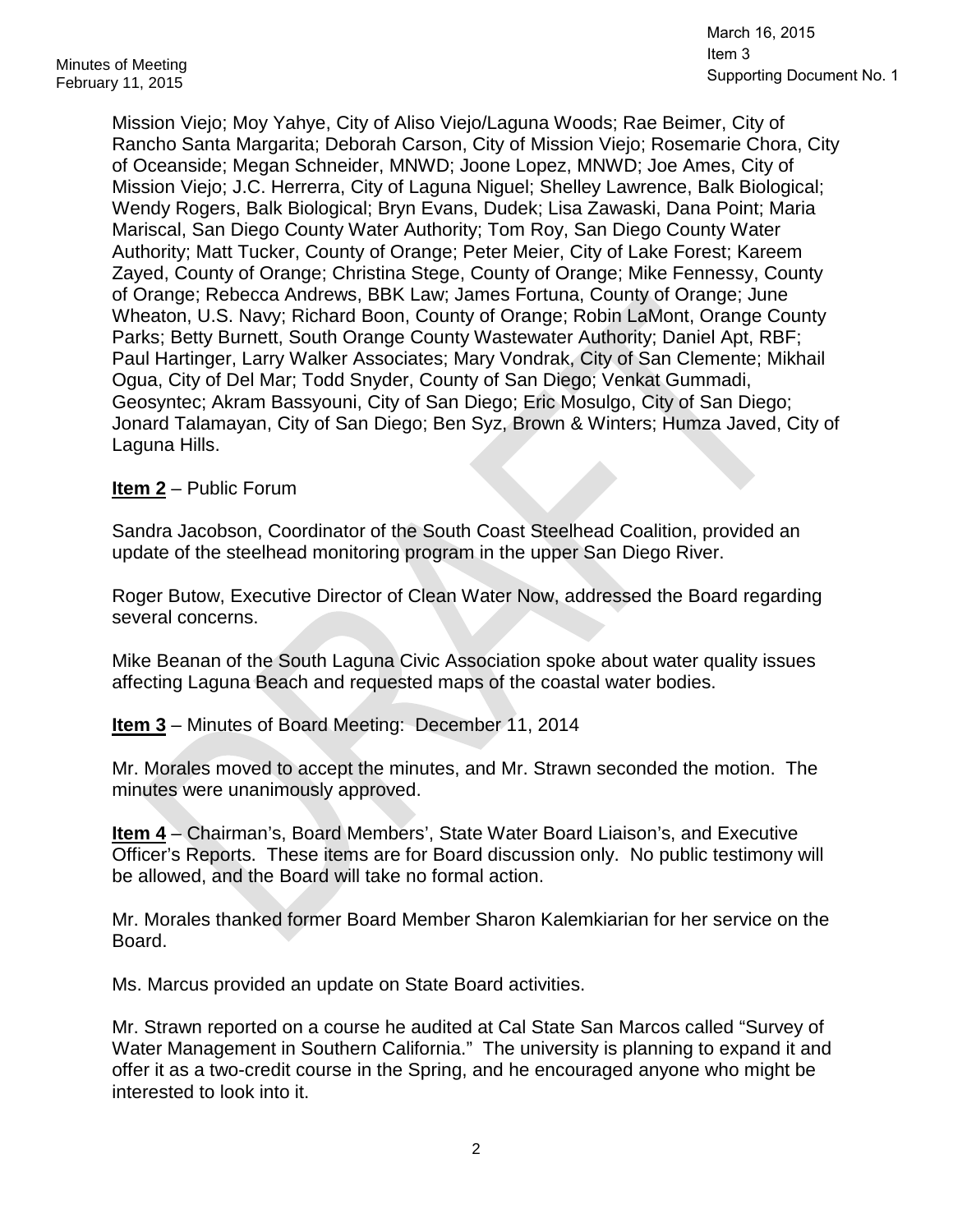Ms. Warren updated the Board and the public regarding community outreach efforts.

Mr. Anderson stated that he had had the opportunity to attend the ground breaking ceremony for the construction of the San Luis Rey Wetland Mitigation Bank.

**Item 5 –** Future Agenda Items: Board Members may discuss items for possible inclusion on future agendas. No action will be taken. (*David Gibson*)

This item was postponed to the next meeting.

### *Consent Calendar: Item 6 is considered a non-controversial issue. (NOTE: If there is public interest, concern, or discussion regarding any consent calendar item or a request for a public hearing, then the item(s) will be removed from the consent calendar and considered after all other agenda items have been completed.)*

**Item 6 –** New WDRs: Waste Discharge Requirements for the United States Navy Remote Training Site Wastewater Treatment Plant, Warner Springs, San Diego County (Tentative Order No. R9-2015-0012). (*Fisayo Osibodu*)

Dr. Abarbanel suggested moving Item 9 to the Consent Calendar, and there were no objections.

**Item 9 –** Tentative Resolution: Tentative Resolution in Support of Funding Projects that Further the Practical Vision with Consideration to Disadvantaged Communities and Recovery of Streams, Wetlands, and Riparian Systems (Tentative Resolution No. R9- 2015-0020). (*Chiara Clemente*)

A motion was made by Mr. Strawn and seconded by Mr. Anderson to adopt the Consent Calendar, including Item 9. The Board Members voted "aye." The Consent Calendar, with the addition of Item 9, was adopted unanimously.

Item 8 was taken out of order.

**Item 8** – Information Item: Meeting Statewide Recycled Water Goals by 2020— Progress and Challenges in the San Diego Region. (*Julie Chan and Fisayo Osibodu*)

Fisayo Osibodu gave the staff presentation.

Cindy Forbes presented information regarding the Division of Drinking Water program and responded to Board Member questions.

*Dr. Abarbanel called a recess at 10:45 a.m. and reconvened the meeting at 10:55 a.m.*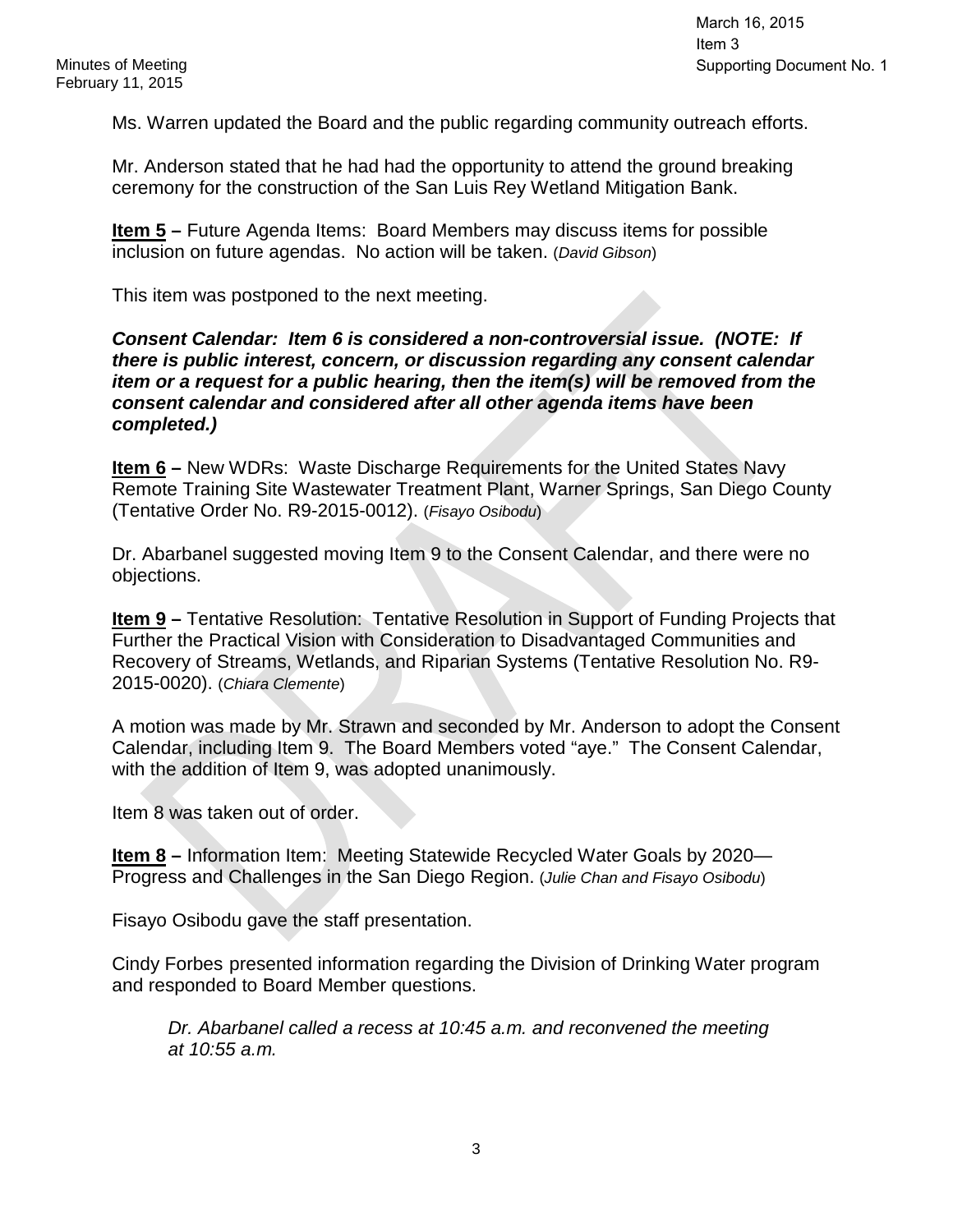Minutes of Meeting February 11, 2015 March 16, 2015 Item 3 Supporting Document No. 1

The following stakeholders spoke on this matter:

- Michael Wehner
- Shane Trussell
- Eric Stein
- Randy Barnard
- John Helminski
- Andy Webster
- Chris McKinney
- Dan Ferons
- Toby Roy
- Mike McSweeney

*Dr. Abarbanel recessed for lunch and Closed Session at 1:04 p.m., and he announced that during Closed Session, the Board would discuss Item 15, Personnel matters. He reconvened the meeting at 1:45 p.m., reporting that based on evaluation of the Executive Officer's performance review, the board authorizes the maximum allowable salary increase for the Executive Officer.*

### *Remainder of the Agenda (Non-Consent Items):*

**Item 7 –** Update on the Implementation of the Practical Vision and Operational Plan for 2015. (*David Gibson*)

This item was postponed to a future meeting.

At the request of Ms. Warren, and with no objections from other Board Members, Item 11 was taken out of order.

**Item 11 –** Election of Regional Board Chair and Vice Chair for 2015. (*David Gibson*)

Ms. Warren nominated Dr. Abarbanel for another term as Chair, and Mr. Morales seconded the motion. Dr. Abarbanel nominated Mr. Strawn for another term as Vice Chair, and Mr. Anderson seconded the motion. The Board unanimously approved the nominations.

**Item 10 –** NPDES Permit Amendment: An Order to amend Order R9-2013-0001, NPDES No. CAS0109266, *National Pollutant Discharge Elimination System (NPDES) Permit and Waste Discharge Requirements for Discharges from the Municipal Separate Storm Sewer Systems (MS4s) Draining the Watersheds within the San Diego Region*. The amendment includes, but is not limited to, incorporation of the County of Orange, several incorporated Cities of Orange County, and the Orange County Flood Control District as Copermittees (Tentative Order No. R9-2015-0001). (*Laurie Walsh and Christina Arias*) **Please Note: Elected officials will be invited to speak on this item no sooner than 1:30 p.m.**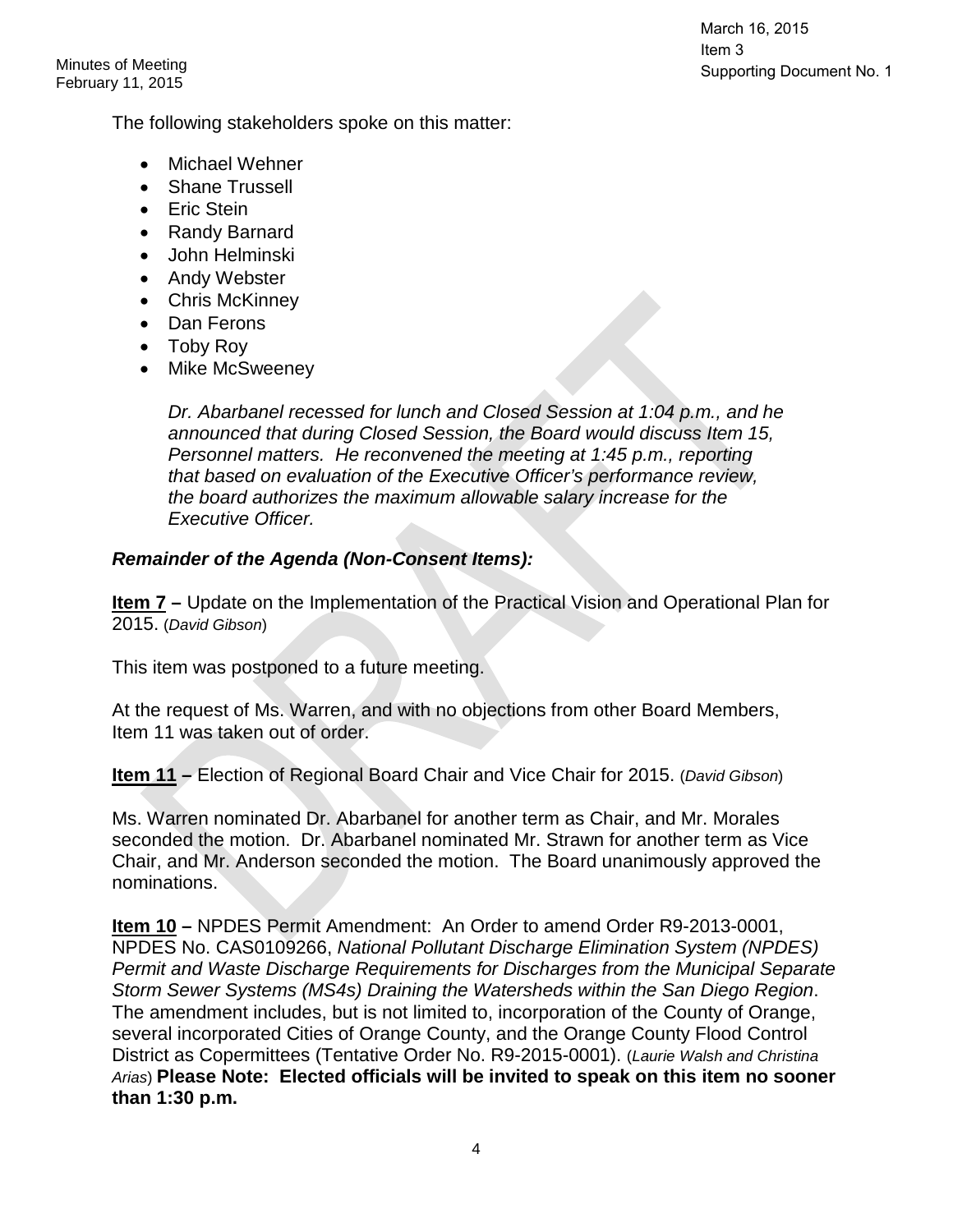Ms. Warren recused herself from this item and left the meeting at this time.

Dr. Abarbanel administered the oath.

Christina Arias gave the staff presentation for this item and responded to Board Member questions.

The following stakeholders commented on the Tentative Order:

- Cindy Lin
- Chris Crompton
- Ryan Baron
- Mary Anne Skorpanich
- Joanne Weber
- Jon Van Rhyn
- Ruth Kolb
- Sumer Hasenin
- Heather Stroud
- David Garcia
- Roger Butow
- Mike Beanan
- Matt O'Malley
- Marco Gonzalez
- Mike McSweeney
- Wayne Rosenbaum
- Mark Grey
- Devon Slaven
- Tracy Ingerbritsen
- Richard Gardner
- Ray Hiemstra

*Dr. Abarbanel called recesses at 3:26 p.m. (reconvened at 3:32 p.m.) and at 5:20 p.m. (reconvened at 5:31 p.m.)*

Laurie Walsh provided closing remarks and recommended that the Board adopt the Tentative Order with enumerated errata.

Dr. Abarbanel closed the public hearing. After Board discussion, Dr. Abarbanel moved to approve Tentative Order No. R9-2015-0001 with all errata, and Mr. Morales seconded the motion. A roll call vote was taken, and each member present individually voted "aye." Ms. Warren recused herself from participation in this matter and was not present during the item. The motion passed.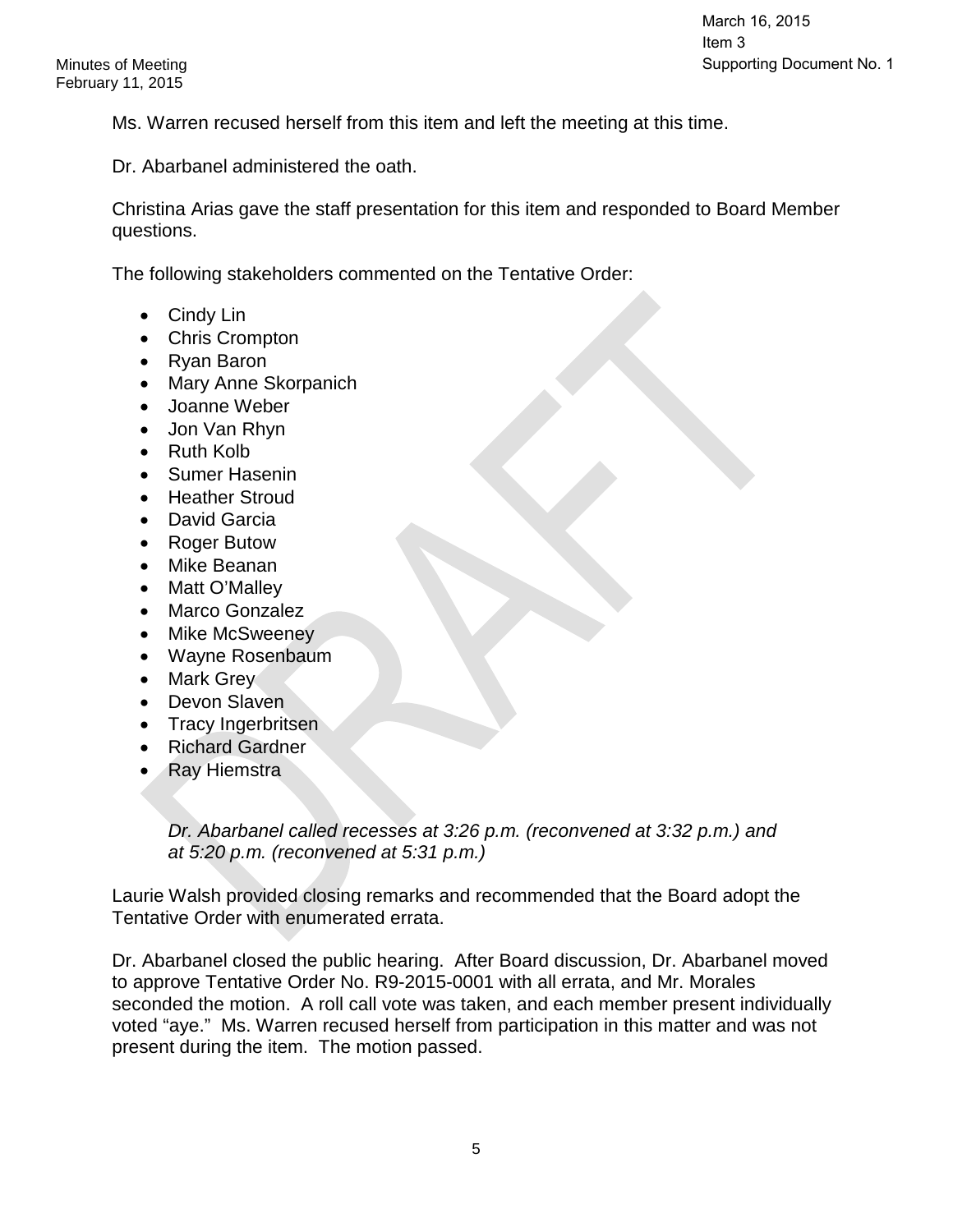**Item 12 –** *Closed Session* - Discussion of Ongoing Litigation [Authorized under Government Code Section 11126, subd. (e)]. The San Diego Water Board may meet in closed session to discuss ongoing litigation for the following cases:

## **Civil Actions (Judicial and Administrative, other than Petitions for Review filed with the State Water Board)**

- *a. In re: Test Claim on California Regional Water Quality Control Board, San Diego Region, Order No. R9-2007-001, (NPDES No. CAS0108758) Waste Discharge Requirements for Discharges of Urban Runoff from the Municipal Separate Storm Sewer Systems (MS4s) Draining the Watersheds of the County of San Diego, the Incorporated Cities of San Diego County, the San Diego Unified Port District, and the San Diego County Regional Airport Authority adopted on January 24, 2007. Test Claim filed by San Diego County, et al., with Commission on State Mandates, No. 07-TC-09* (filed June 2008). *(Catherine George Hagan)*
- *b. State of California Department of Finance, State Water Resources Control Board, And California Regional Water Quality Control Board, San Diego Region v. Commission on State Mandates.* Petition for Writ of Administrative Mandamus. Sacramento County Superior Court, Case No. 34-2010- 80000604 (filed July 2010). *(Catherine George Hagan)*
- *c. In re: Citizens Development Corporation, Debtor and Debtor in Possession*, Case No. 10-15142-LT11. United States Bankruptcy Court, Southern District of California. (San Diego Water Board Claim in Bankruptcy) (filed June 2011). (*Catherine George Hagan*)
- *d. Test Claim on California Regional Water Quality Control Board, San Diego Region, Order No. R9-2009-0002, (NPDES No. CAS0108740) Waste Discharge Requirements for Discharges of Urban Runoff from the Municipal Separate Storm Sewer Systems (MS4s) Draining the Watersheds of the County of Orange, the Incorporated Cities of the County of Orange, and the Orange County Flood Control District adopted on December 16, 2009. Test Claim filed by County of Orange, et al., with Commission on State Mandates, No. 10-TC-11* (filed June 2011). *(Catherine George Hagan)*
- *e. Test Claim on California Regional Water Quality Control Board, San Diego Region, Order No. R9-2010-0016 (NPDES No. CAS0108766) adopted November 10, 2010, County of Riverside, Riverside County Flood Control and Water Conservation District, and the Cities of Murrieta, Temecula and Wildomar, Co-Claimants, filed with Commission on State Mandates, No. 11-TC-03 (filed November 2011). (Catherine George Hagan)*
- *f. City of San Diego v. California Regional Water Quality Control Board, San Diego Division, SFPP, L.P., A Delaware Limited Partnership, and Kinder Morgan Energy Partners, L.P., A Delaware Limited Partnership, Real Parties-*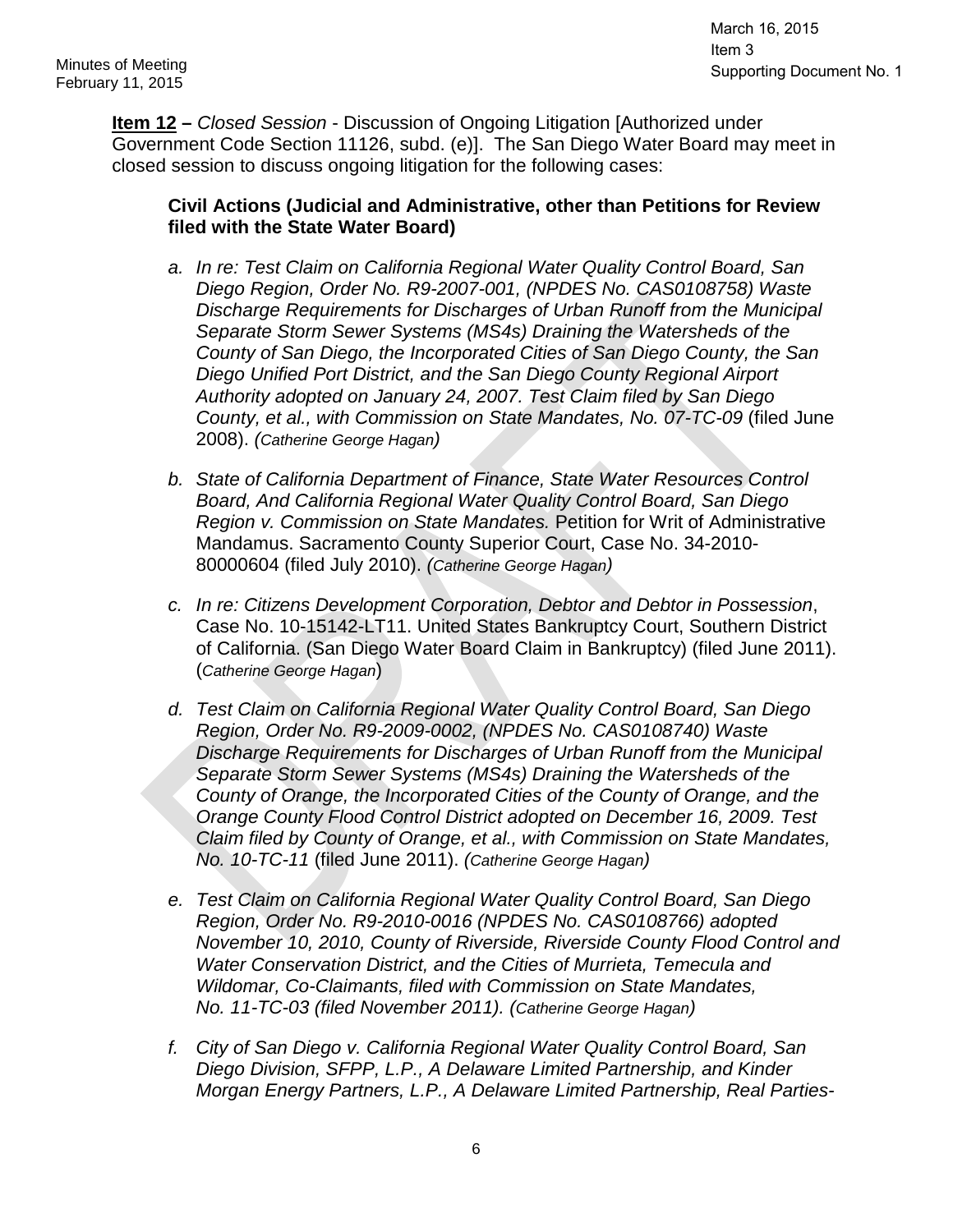*in-Interest.* Petition for Writ of Administrative Mandamus. San Diego County Superior Court, Case No. 37-2013-00047614-CU-WM-CTL (filed May 2013). (*Ben Neill*)

*g. Coastal Environmental Rights Foundation, a CA non-profit public benefit corporation v. California Regional Water Quality Control Board, San Diego Region.* Petition for Writ of Administrative Mandamus. San Diego County Superior Court, Case No. 37-2014-00038672-CU-WM-CTL (filed November 2014). (*Ben Neill*)

# **Petitions for Review Pending Before State Water Resources Control Board[1](#page-0-0)**

- *h.* Petition of Citizens Development Corporation (Water Code Section 13267 Investigative Order No. R9-2011-0033 dated September 14, 2011, Requiring Submission of Technical Reports Pertaining to Investigation of Lake San Marcos Nutrient Impairment, San Diego County), SWRCB/OCC File A-2185, filed October 2011. (*Laurie Walsh*)
- *i.* Petition of City of San Diego (Time Schedule Order No. R9-2011-0052 dated September 14, 2011, for the Kinder Morgan Energy Partners, Mission Valley Terminal Remediation Dewatering Discharge to Murphy Canyon Creek, San Diego County), SWRCB/OCC File A-2186, filed October 2011. (*Ben Neill*)
- *j.* Petitions for Review of San Diego Bay Shipyard Sediment Cleanup and Abatement Order No. R9-2012-0024 for Campbell Industries, City of San Diego, San Diego Gas & Electric (SDG&E) and San Diego Unified Port District (Port District) issued March 14, 2012. Petitions for Review and Requests for Stay filed by NASSCO, and City of San Diego. Petitions for Review w/o requests for stay filed by SDG&E, Star & Crescent Boat Company and Port District. SWRCB/OCC File A-2205(c), (d), and (e), filed April 2012. (*Frank Melbourn)*
- *k.* Petition of South Laguna Civic Association for Review of Order No. R9-2012- 0013, NPDES No. CA0107611, NPDES Permit Reissuance: South Orange County Waste Authority, Discharges to the Pacific Ocean via Aliso Creek Ocean Outfall, adopted April 11, 2012, SWRCB/OCC File A-2211, filed May 2012. (*Joann Lim*)
- *l.* Petition of City of San Diego for Review of Resolution No. R9-2012-0045, re Authorizing Executive Officer to Increase Daily Average Discharge Flow Rate Limitation under Order No. R9-2008-0002 [NPDES No. CAG919002] for the Kinder Morgan Energy Partner's Mission Valley Terminal Remediation Dewatering Discharge to Murphy Canyon Creek, June 13, 2012, SWRCB/OCC File A-2222, filed July 2012. (*Ben Neill*)

 $\overline{1}$  $1$  Petitions for review of San Diego Water Board actions or inactions filed with the State Water Board being held in abeyance by the State Water Board are generally not listed in the agenda. The titles of these matters are available at the San Diego Water Board. Please contact Catherine George Hagan a[t catherine.hagan@waterboards.ca.gov](mailto:catherine.hagan@waterboards.ca.gov) or 619-521-3012 for more information.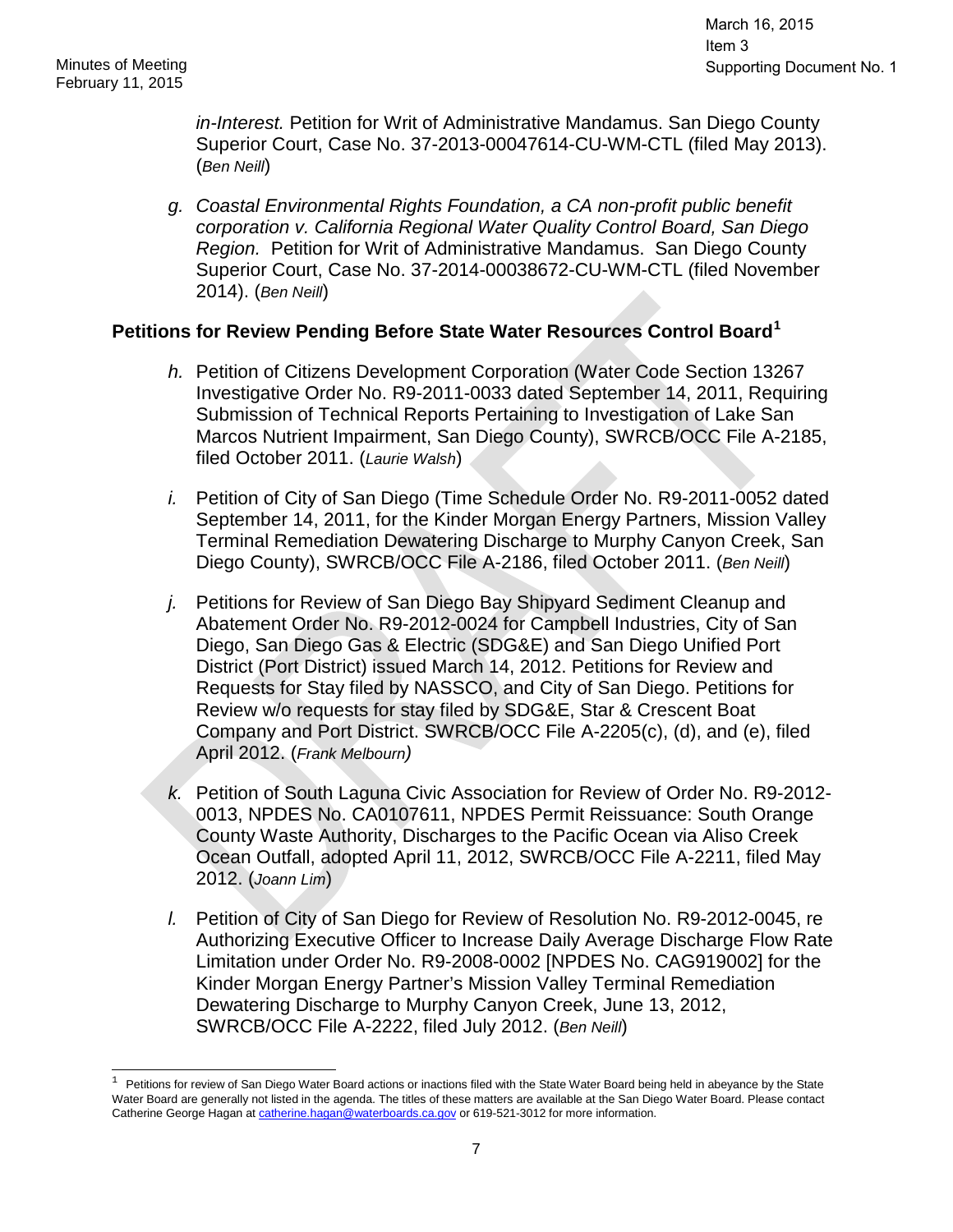- *m.* Petitions for Review of Regional Municipal Separate Storm Sewer System Order No. R9-2013-0001 (NPDES No. CAS0109266), adopted May 8, 2013, filed by (1) San Diego County Regional Airport Authority (stay requested), (2) City of Lake Forest (abeyance request), (3) City of Aliso Viejo (abeyance request), (4) City of Laguna Hills (abeyance request), (5) City of Rancho Santa Margarita (abeyance request), (6) City of Chula Vista, (7) City of National City, (8) Riverside County Flood Control and Water Conservation District, the County of Riverside, and the Cities of Murrieta, Temecula, and Wildomar (abeyance request), (9) City of Dana Point (abeyance request), (10) City of Mission Viejo (abeyance request), (11) City of San Clemente (abeyance request), (12) County of Orange and Orange County Flood Control District (abeyance request), (13) San Diego Unified Port District, (14) City of San Diego (abeyance request), (15) County of San Diego, and (16) City of Laguna Niguel. SWRCB/OCC File A-2254(a)-(p), filed June 2013. (*Wayne Chiu*)
- *n.* Petition of San Diego United Port District, Waste Discharge Requirements Order No. R9-2013-0093 for San Diego Shipyard Sediment Remediation Project, San Diego Bay, San Diego County, July 10, 2013, SWRCB/OCC File A-2263, filed August 2013 (stay requested). (*Alan Monji*)
- *o.* Petition of Donan Environmental Services, Inc., Cleanup and Abatement Order No. R9-2013-0022 at the Site of the Former Santa Ysabel Chevron Station, 30350 Highway 78, Santa Ysabel, San Diego County, September 18, 2013, SWRCB/OCC File A-2277, filed October 2013. (*Sean McClain*)
- *p.* Petition of Kinder Morgan Energy Partners, L.P., for Review of Denial of Request to Rescind or Modify Time Schedule Order No. R9-2011-0052, November 26, 2014, SWRCB/OCC File A-XXXX, Filed December 23, 2014 (Stay Requested). (*Ben Neill*)

This Closed Session was not held.

**Item 13 –** *Closed Session* - Consideration of Initiation of Litigation or Discussion of Significant Exposure to Litigation. The San Diego Water Board may meet in closed session to initiate or consider initiating litigation concerning matters within its jurisdiction or to discuss significant exposure to litigation [Authorized under Government Code Section 11126(e)].

This Closed Session was not held.

**Item 14 –** *Closed Session -* Deliberation on a Decision to be Reached Based on Evidence Introduced in a Hearing. The San Diego Water Board may meet in closed session to consider evidence received in an adjudicative hearing and to deliberate on a decision to be reached based upon that evidence [Authorized under Government Code Section 11126(c)(3)]*.*

This Closed Session was not held.